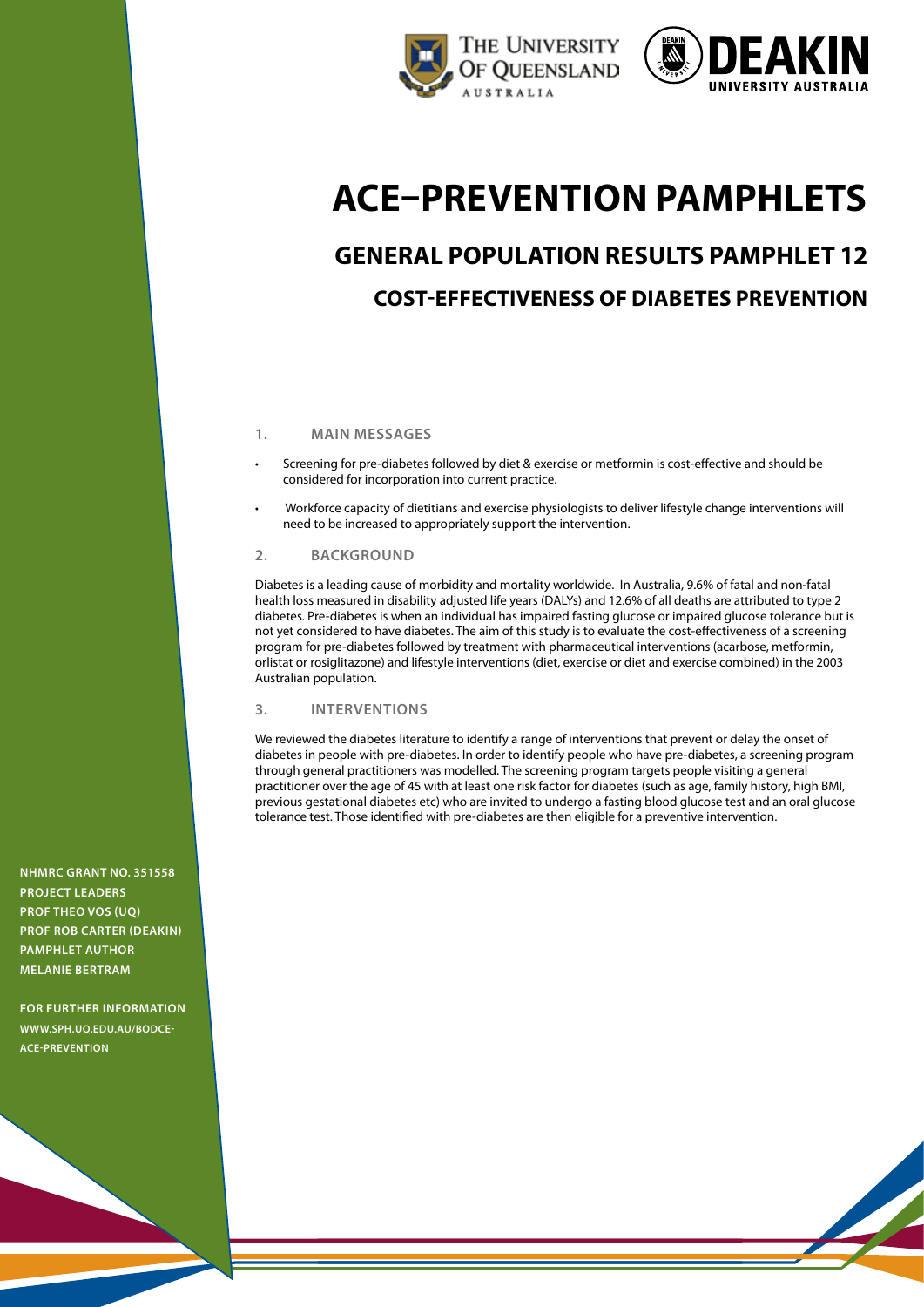From the review process, we selected three pharmaceutical interventions and three lifestyle intervention programs for cost-effectiveness analysis:

- a) **Pharmacotherapy: Acarbose:** A drug treatment that prevents the release of glucose from carbohydrates. Treatment is 100mg three times per day.
- b) **Pharmacotherapy: Metformin:** A drug treatment that lowers the level of glucose in the blood. Treatment is 850mg two times per day.
- c) **Pharmacotherapy: Orlistat:** A drug treatment that prevents the body from absorbing fat from foods. Treatment is 120mg three times per day.
- d) Lifestyle: Diet: Involves group counselling by a dietician weekly for one month, monthly for the next three months and three monthly thereafter.
- e) Lifestyle: Exercise: Involves group counselling by an exercise physiologist weekly for one month, monthly for the next three months and three monthly thereafter. f) *Lifestyle: Diet & Exercise:* Involves group counselling by both a dietician and an
- f) **Lifestyle: Diet & Exercise:** Involves group counselling by both a dietician and an exercise physiologist weekly for one month, monthly for the next three months and three monthly thereafter. tivolves group counsell

# **4. Choice of comparator 4. Choice of comparator**

The comparator to the interventions is current practice. There is currently no systematic screening in place for pre-diabetes in Australia and no pharmaceutical treatments are approved for pre-diabetes on the PBS. In determining the optimum mix of interventions, we and the priarmaced field frequencies are approved for pre-diabetes on the PBB. In determining the optimum mix of interventions of interest were currently in place. ventions of interest were currently in place.

# **5. Intervention cost-effectiveness 5. Intervention cost-effectiveness**

The interventions predominately fall in the north-east ('health gain at a cost') quadrant of the cost-effectiveness plane (Figure). A combined diet and exercise intervention has a greater probability of being cost-effective than either diet or exercise alone. Metformin has similar cost-effectiveness credentials to the diet and exercise intervention (Table).

Figure: Cost-effectiveness of six diabetes prevention interventions aimed at people aged 45+ illustrated on a cost-effectiveness plane with \$50,000 per DALY threshold line

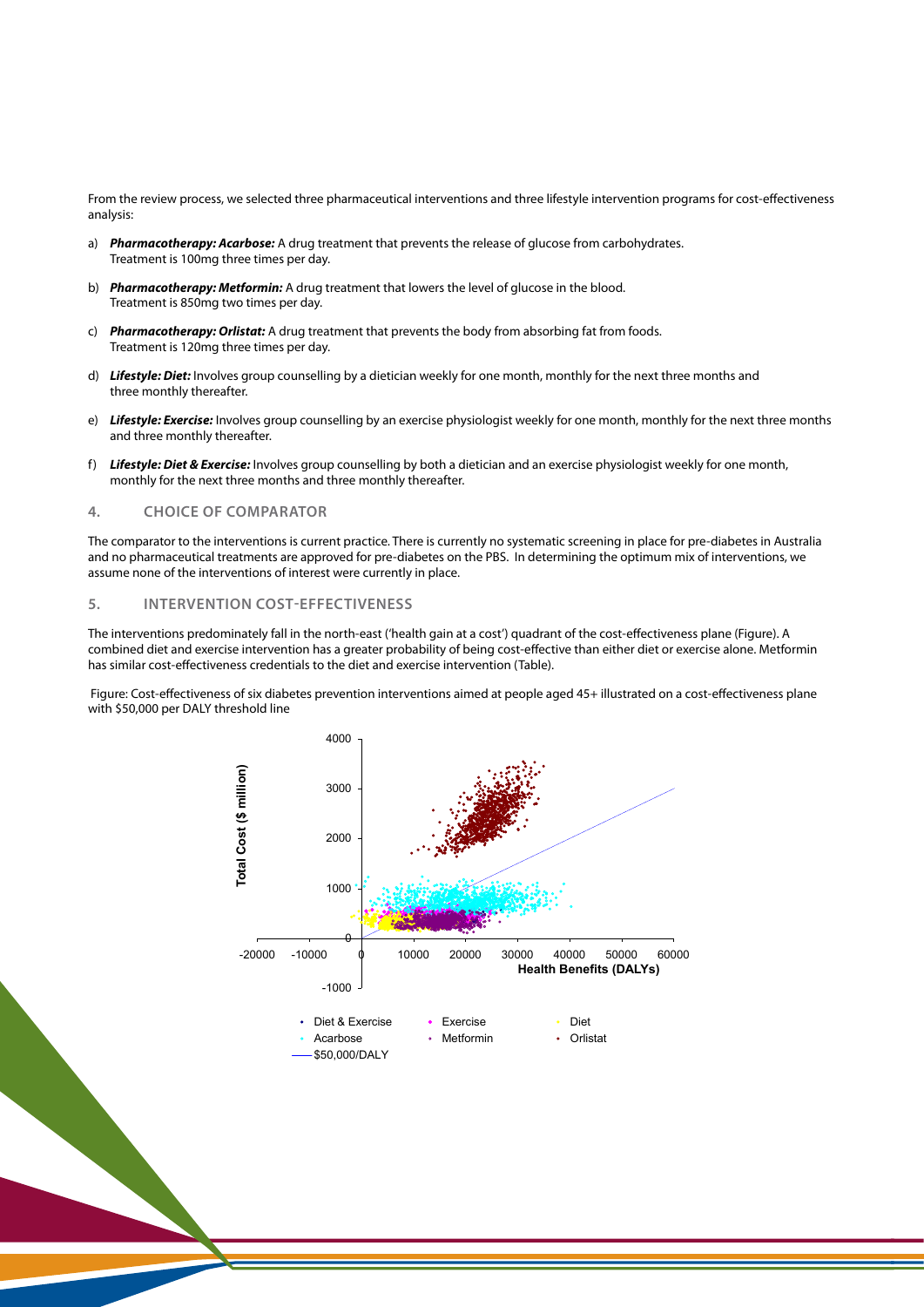Table: Cost-effectiveness ratios and probability of being cost-effective for the six diabetes prevention interventions when compared to current practice prevention interventions when compared to current practice to current practice to current practice  $\mathbf{r}$ 

| Intervention    | Average CER<br>(\$/DALY Averted) | Uncertainty interval |
|-----------------|----------------------------------|----------------------|
| Diet & exercise | \$23,000                         | \$19.000-\$35.000    |
| Metformin       | \$22,000                         | \$17.000-\$36.000    |
| <b>Exercise</b> | \$30,000                         | \$23.000-\$89.000    |
| Acarbose        | \$37,000                         | \$25,000-\$134,000   |
| Diet            | \$38,000                         | \$23,000-\$148,000   |
| Orlistat        | \$100.000                        | \$94,000-\$130,000   |

A combined diet & exercise intervention or metformin are the most cost-effective interventions. An incremental analysis of adding the A combined diet & exercise intervention or metformin are the most cost-effective interventions. An incremental analysis of adding the<br>two interventions together did not indicate cost-effectiveness, with an ICER of \$67,000 interventions. An incremental analysis of adding the two interventions together did not

#### **6. Conclusions** indicate concerness, with an ICER of  $\sim$  000 per DALY to add diet  $\sim$  000 per DALY to add diet  $\sim$

.<br>Screening for pre-diabetes followed by diet & exercise or metformin is cost-effective and should be considered for incorporation into current practice. Workforce capacity of dietitians and exercise physiologists to deliver lifestyle change interventions will need to be increased to appropriately support the intervention.

# **7. ACE-Prevention 6. Conclusions**

To aid priority setting in prevention, the Assessing Cost-Effectiveness in Prevention Project (ACE-Prevention) applies standardised evaluation methods to assess the cost-effectiveness of 100 to 150 preventive interventions, taking a health sector perspective. This information is intended to help decision makers move resources from less efficient current practices to more efficient preventive action<br>resulting in greater health gain for the same authu resulting in greater health gain for the same outlay.<br>.